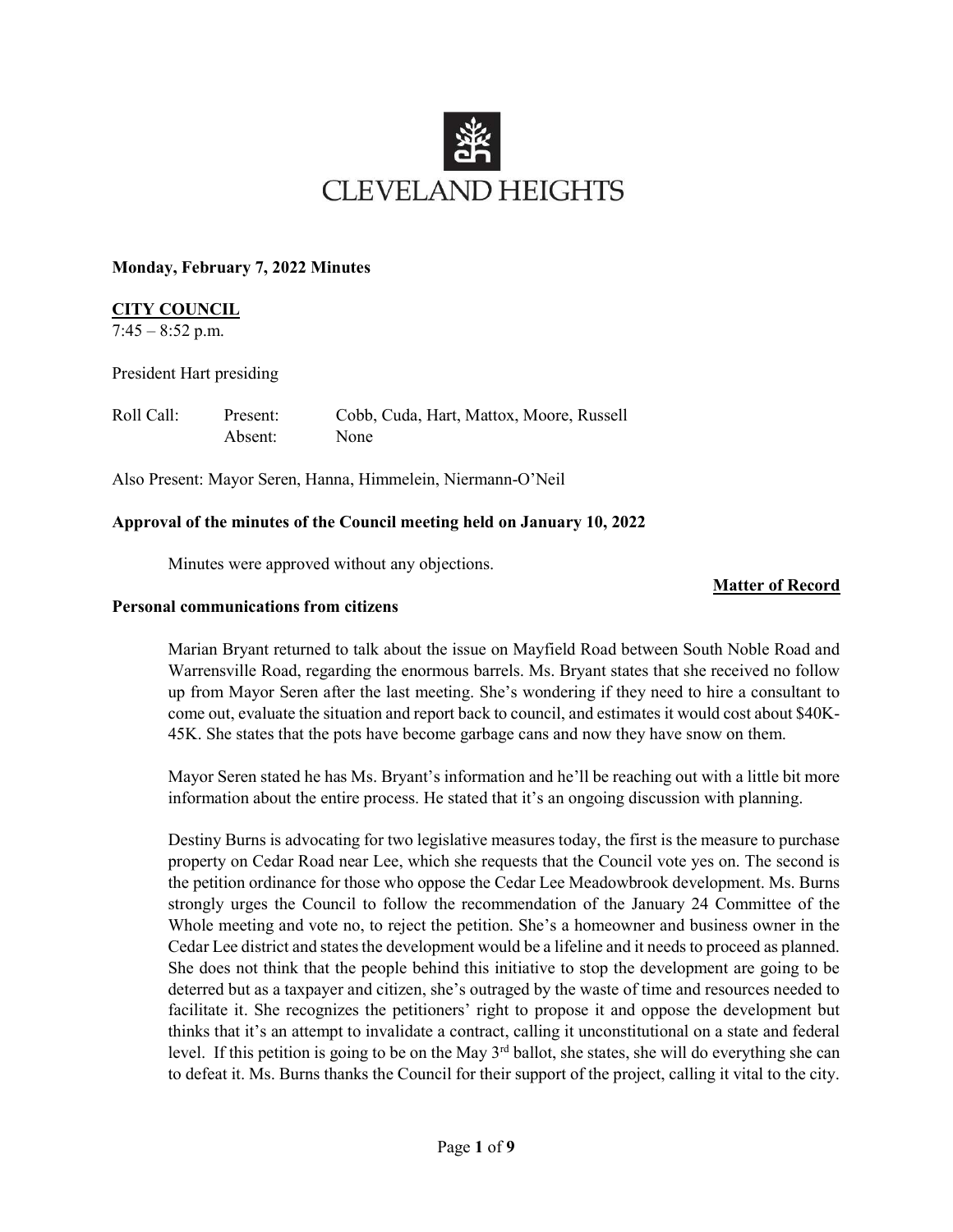Fran Mentch acknowledges that the Council will vote down the petition initiative for the Meadowbrook Law public square but states that according to the Charter, her group still has the right to get it on the ballot and they will do so. She cites an obligation to the signatories of the petition – where they received 3,417 valid signatures. Ms. Mentch states the petition indicates strong community interest and concern. Since 2013, the city has tried to develop the 5 acres of land but she says the city has never asked the citizens what they want what done with it. Three of the petitioners submitted three formal proposals during those years. In 2021, they asked multiple times that the idea of a public square be put on the agenda. The petition was certified two weeks ago and Ms. Mentch said someone on their behalf asked City Council and City staff to meet with them to discuss a compromise but she says Council refused. She states they can't be impartial because the city is representing Flaherty and Collins and not the citizens of Cleveland Heights. She's looking forward to victory in May and gave the petition initiative's domain name: Cedarleepublicsquare.com.

Danielle Dronet is a Cleveland Heights resident in private mental health practice. She's joining Ohio Revolution and Partners in Health Engage in seeking the City Council's endorsement of Medicare for All. She cites the spiraling effect she sees the majority of her patients go through when they don't have the means to pay for medical care. And the struggle is not limited to just her patients with long term issues, but with most everyone. She discussed the economic downfall that happens when people have to make the choice between paying their bills or having enough money for necessities versus affording their medical costs. She said Medicare for All is about the ability to afford life without the financial death caused by medical bills.

Avi Horwitz spoke on behalf of Rachel Collyer (a third generation Cleveland Heights resident and community organizer), urging City Council to introduce and pass a resolution in support of Medicare for All, no one should have to go without lifesaving medical care and make impossible choices between paying for necessary prescriptions or rent. It is morally imperative that we pass Medicare for All as quickly as possible.

Amber Akhter is a CWRU biochemistry major here as part of a student organization called Partners in Health Engage, which focuses on local and global health equity. Despite the Affordable Care Act, 30 million Americans are still uninsured. She's urging City Council to support a resolution for Medicare for All. She's an aspiring doctor and she can no longer sit back and watch the healthcare infrastructure crumble.

Jordan Reif is a senior at Case and is also with Partners in Health Engage and urges City Council to support a resolution for Medicare for All. She concurred with Amber that the current system is failing us. She does not enjoy sharing her personal story but feels it's important. She went into anaphylactic shock as a result of an allergic reaction when she was in high school so she now has to carry EpiPens with her everywhere, every day. A few years ago, she tried to pick up her EpiPens but the pharmacy was out, there was a shortage. She was offered a German alternative but it wasn't covered by her insurance so she had to pay out of pocket, at a cost in the hundreds, which is not affordable for many. We can't live in a country that requires people to make these life-or-death decisions. She strongly urges that City Council introduce and pass a resolution in support of Medicare for all.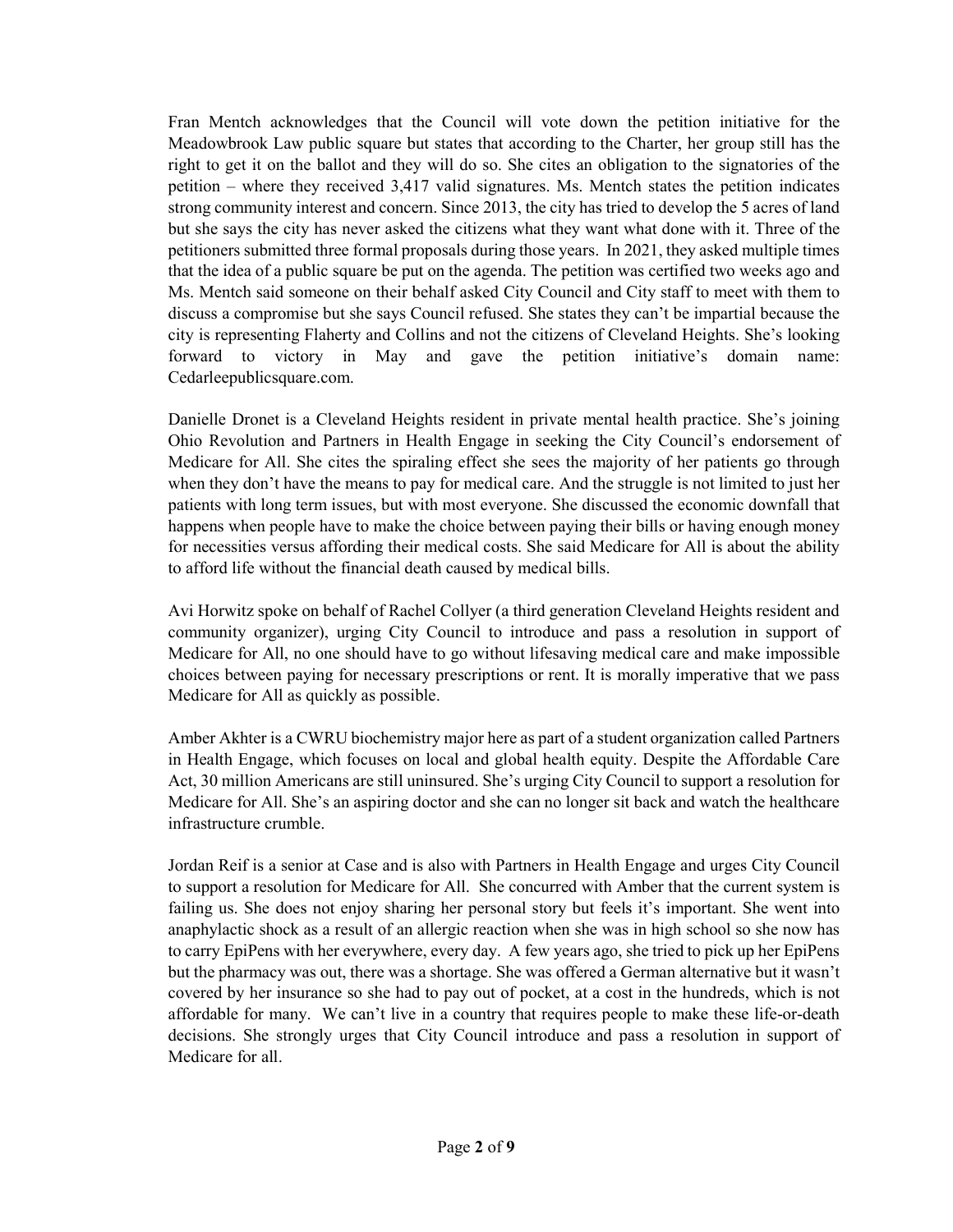David Berenson came to the meeting thinking he'd probably comment on the Cedar Lee Meadowbrook development but after hearing all of the people discussing Medicare for all, he wanted to talk about that first. He is a long-time type 1 diabetic. He personally supports Medicare for All for those who want it. Regarding the development, he's sad that they are voting either yes or no on the entire thing. He agrees with the need for the development but he also says there is a need for the green space. He wishes there was a compromise. Now that he's not 'overly employed' for the first time in years, he would be the first one to volunteer to be on discussion group regarding it.

Michael Bennett wants to thank the Council for their courageous action at the Jan 24 meeting to recommend rejecting the proposed ordinance. He hopes the Council takes up the recommendation and affirms it as a strong reaffirmation of the project. He recognizes the petitioners' right to put it on the ballot but hopes it happens sooner rather than later because of the cost of putting it on the May 3 ballot and doesn't want to see it cost more if it requires a special election. He is confident it will lose at the polls once people see the need for the development. The plan calls for 2.3 acres of green space, more than double than what was proposed by the petitioners, though some of that is going to be private areas for the residents living there. He wanted to thank the Council for their vote.

Joanne Siegel is a long-time Cleveland Heights resident and small business owner. Her first request is that the Council honor the contract with Flaherty and Collins, in other words, she requests they reject the proposed ordinance. Her second request is that they purchase the two buildings on Cedar so they can be included in the development and her third request is that the Council elect a new Council Member who fully supports the development contract. She fully supports the City entering into the contract for the development because it develops all the parcels at once rather than a staggered plan. She states that the citizens backing the ballot have not shown they have a reasonable source of funding for the public park. Who is going to pay to have it done and who is going to maintain it? She thinks citizens have had plenty of time to express their opinions and now is the time to act.

Walter Thiem wanted to thank the council, F&C Development and their architects for all the work they've done to make project happen. He thinks it's a good-looking project and the mixed use and ample public green space will fit in well and add to the vibrancy of the business district. He also requests they reject the public park proposal.

# Communications from the Mayor

Mayor Seren wasn't intending to announce this now but in response to the communication they've received, he wanted to announce that he has drafted a resolution in support for Medicare for All with the plan to introduce it at the next regular Council meeting. He's currently looking for co-sponsors for the resolution. He recognizes it's ceremonial, but acknowledges that every bit of advocacy helps.

 Council Member Russell states she would like to co-sponsor the resolution and has additional information about union efforts in support of Medicare for All. Other Council Members also expressed interest in co-sponsoring. Council President Hart indicates that it looks like Mayor Seren would have unanimous support.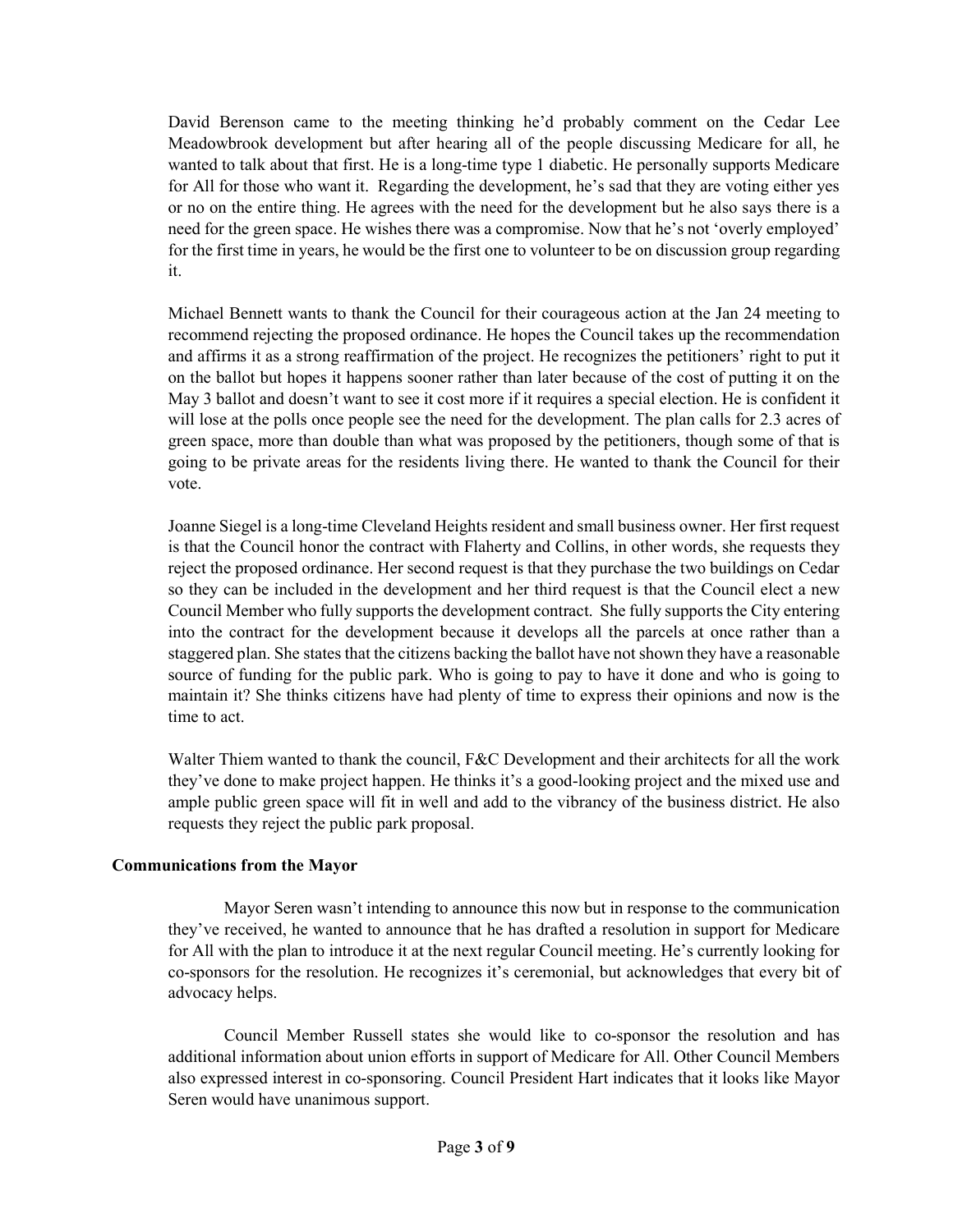\*MOTION to request for permission to bid Project #2201-2022 Street Resurfacing and ADA Curb Ramp Replacement Program, Project #2202-2022, 2023, 2024 Pavement Striping Program, and Project #2203-2022 East Overlook Waterline Replacement and Street Resurfacing Project, and to notify Council of Change Order Number 1 Final for Project #1903-2019, 2020, 2021 Pavement Striping Program and Change Order Number 2 Final for Project #2006 Delamere Drive Basement Flooding Relief Project.

Moved by Council Member Russell, seconded by Council Member Moore.

 Roll Call: Ayes: Cuda, Hart, Mattox, Moore, Russell, Cobb Nays: None

Motion Passed

### Report of the Clerk of Council

Notified Council that a notice has been received from the Ohio Department of Liquor Control advising that an application has been made by Hunan Coventry LLC, d/b/a Hunan on Coventry, 1800 Coventry Road, 1st Floor and Basement, Cleveland Heights, OH 44118 for a transfer of a D5 and D6 permit from Hunan Coventry Mingli Inc., d/b/a/ Hunan on Coventry, 1800 Coventry Road, 1st Floor and Basement, Cleveland Heights, OH 44118

#### Matter of Record

Referred to: The Mayor, Chief of Police, and the Director of Law

### New Business

\*MOTION to appoint Gail Larson to the seat vacated by former Council Member Kahlil Seren.

Moved by Vice President Cobb, seconded by Council Member Cuda

 Roll Call: Ayes: Hart, Mattox, Moore, Russell, Cobb, Cuda Nays: None

### **Motion Passed**

### FINANCE COMMITTEE

ORDINANCE NO. 12-2022 (F), First Reading. An Ordinance to amend certain subparagraphs of Ordinance No. 139-2021 (F), relating to appropriations and other expenditures of the City of Cleveland Heights, Ohio for the fiscal year ending December 31, 2022; and declaring an emergency.

Motion to adopt by Council President Hart, seconded by Council Member Russell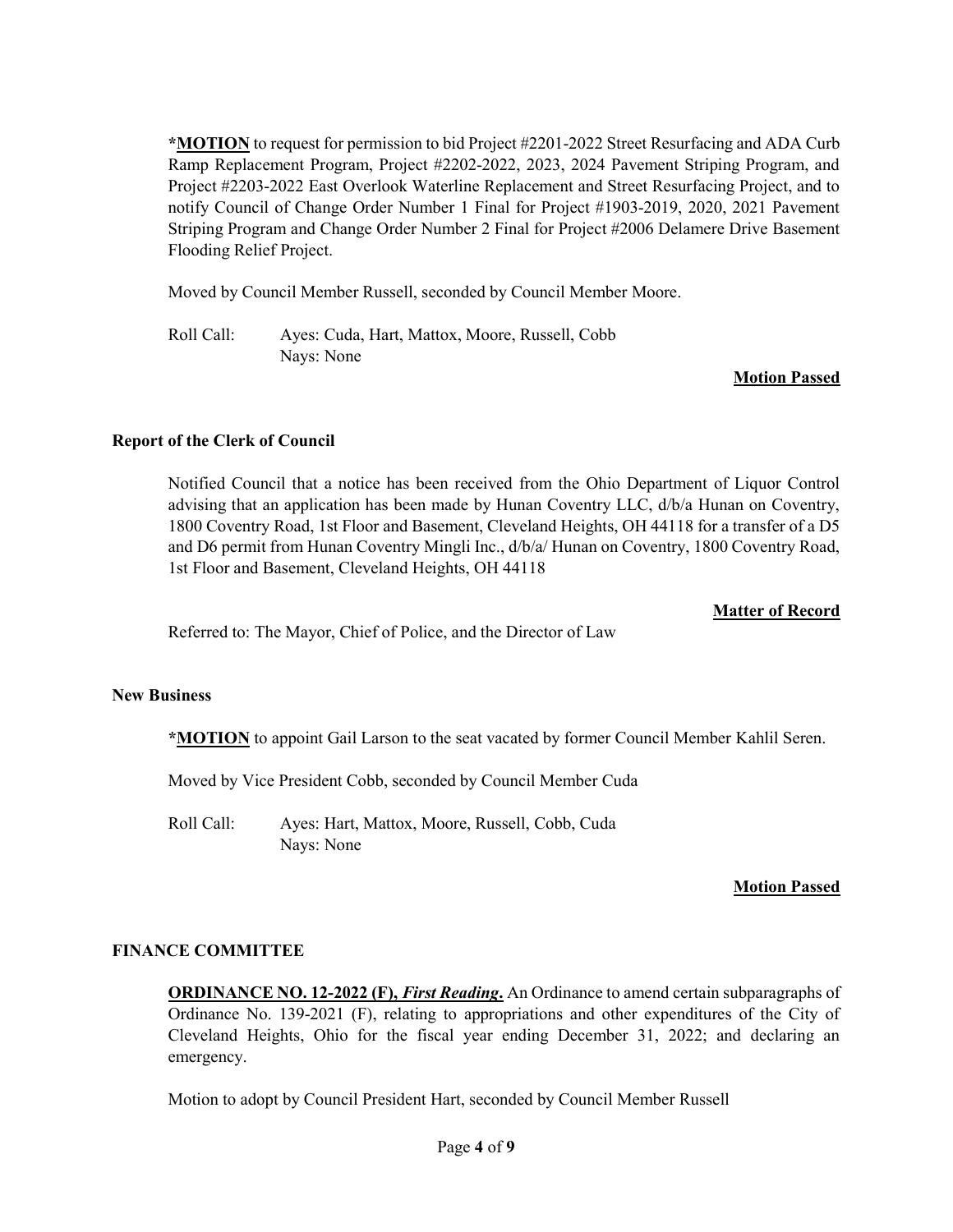# Roll Call: Ayes: Cobb, Cuda, Hart, Mattox, Moore, Russell Nays: None

# Legislation Passed

Council President Hart discussed the typical need to adjust the budget. In Ordinance 12-2022, the first two changes are a budget increase for leadership classes for the Mayor, and an increase to help with purchasing additional properties on Cedar for economic development, both funded with unbudgeted cash. The other two are increases that are funded; one is for Parking Deck Improvement Refunding Bonds where revenue will cover the cost. Other one is OWDA loan proceeds. The loan proceeds will cover the cost so they don't have any budget impact.

# HOUSING AND BUILDING COMMITTEE

Nothing formal to report at this time. Council Member Cuda stated that the Committee's meeting has been cancelled but will be rescheduled. He requests that anybody who is interested in housing issues in Cleveland Heights join them once it's been rescheduled.

# MUNICIPAL SERVICES COMMITTEE

RESOLUTION NO. 13-2022 (MS), First Reading. A Resolution authorizing the Mayor to enter into a grant agreement with the Northeast Ohio Regional Sewer District to accept funds under the 2022 Member Community Infrastructure Grant Program for the SSO Control of CH-2, CH-12, CH-30, CH-33, CH-39 and Rehabilitation Project; and declaring an emergency.

Motion to adopt by Council Member Moore, Seconded by Vice President Cobb

 Roll Call: Ayes: Cobb, Cuda, Hart, Mattox, Moore, Russell Nays: None

# Legislation Passed

**RESOLUTION NO. 14-2022 (MS), First Reading.** A Resolution authorizing the Mayor to enter into a grant agreement with the Northeast Ohio Regional Sewer District to accept funds under the 2022 Member Community Infrastructure Grant Program for the design control of the SSOs CH-9, CH-32, CH-57 AND CH-58 (Monmouth) Project; and declaring an emergency.

Motion to adopt by Council Member Moore, Seconded by Council Member Russell

 Roll Call: Ayes: Cobb, Cuda, Hart, Mattox, Moore, Russell Nays: None

# Legislation Passed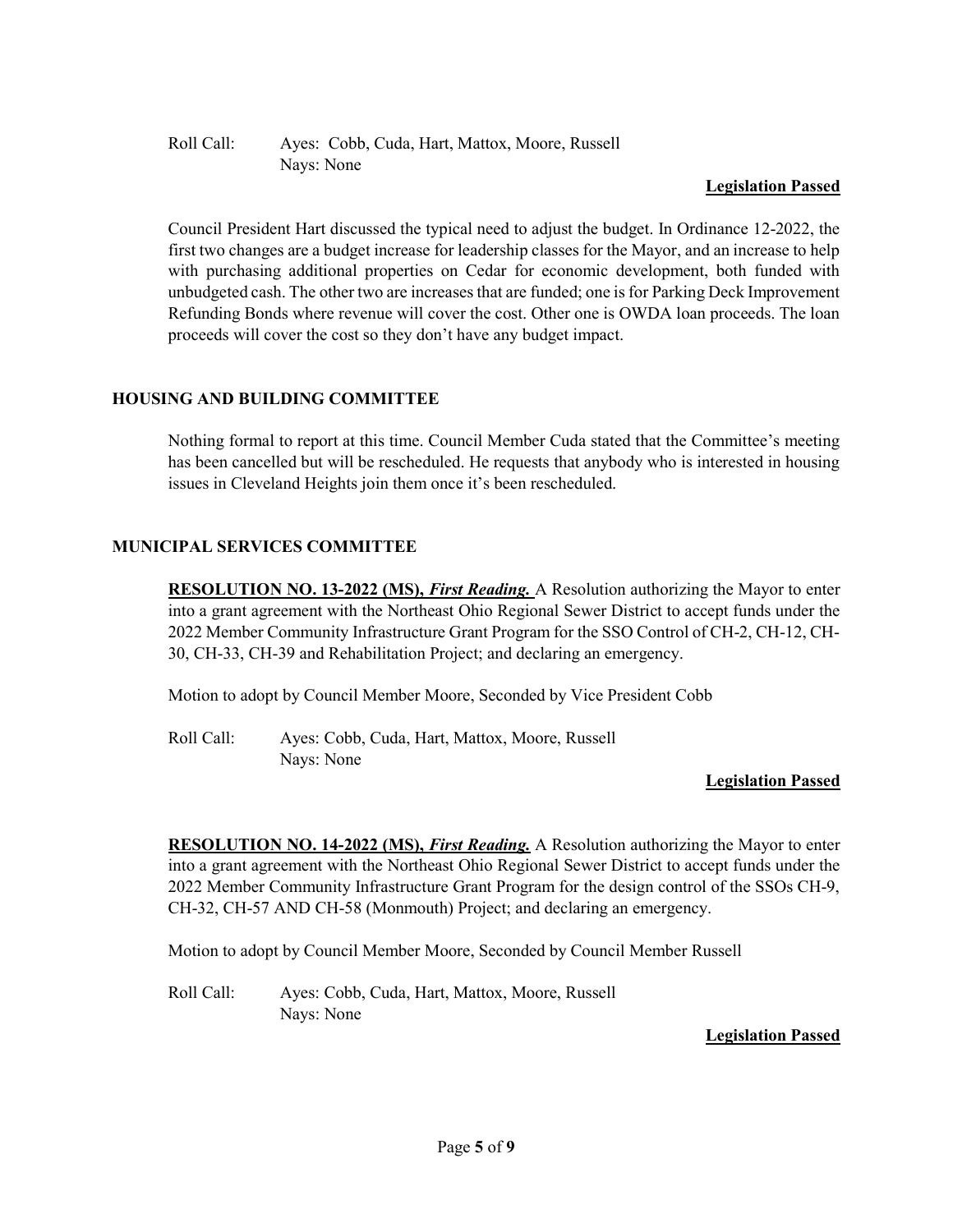### PLANNING AND DEVELOPMENT COMMITTEE

ORDINANCE NO. 10-2022 (PD), Second Reading. An Ordinance authorizing the Mayor to execute an agreement for the purchase of certain real property located at 13230-13232 Cedar Rd.; and declaring an emergency.

Motion to adopt by Council Member Mattox, Seconded by Council Member Moore

 Roll Call: Ayes: Mattox, Moore, Russell, Cobb, Cuda, Hart Nays: None

### Legislation Passed

# PUBLIC SAFETY AND HEALTH COMMITTEE

Nothing formal to report at this time. The committee had their meeting a couple of hours prior, attended by Council Member Cuda, Council President Hart, Council Member Mattox, Council Member Russell and Mayor Seren. They discussed six issues: the police department staffing issues, traffic stop data collection, complaints of random gun fire on New Year's Eve, the chronic problem of people speeding/running stop signs, and the Racial Justice Taskforce, where Robert Lampley gave a presentation regarding the goals on policing the task force is looking into. The presentation is posted online. It was basically a progress report and they are looking for recommendations in the coming months.

# ADMINISTRATIVE SERVICES COMMITTEE

**ORDINANCE NO. 15-2022 (AS), First Reading.** An Ordinance providing for the submission to the electors of the City of Cleveland Heights of proposed amendments to the Charter of the City of Cleveland Heights for placement on the May 3, 2022 ballot; and declaring an emergency.

### Legislation Introduced

Council Member Cuda said they are putting forth an amendment and will try and get it on the May 3<sup>rd</sup> ballot to allow Council to hire a Clerk of Council and any other employees they'd need to help them in their work. He wanted to thank his committee members, for letting him introduce the legislation, and Law Director Bill Hanna and Len Friedson from Citizens for an Elected Mayor for their help.

# COMMUNITY RELATIONS AND RECREATION COMMITTEE

RESOLUTION NO. 16-2022 (CRR), First Reading. A Resolution recognizing March 2022 as National Women's History Month; and declaring the necessity that this Resolution become immediately effective as an emergency measure.

# Legislation Introduced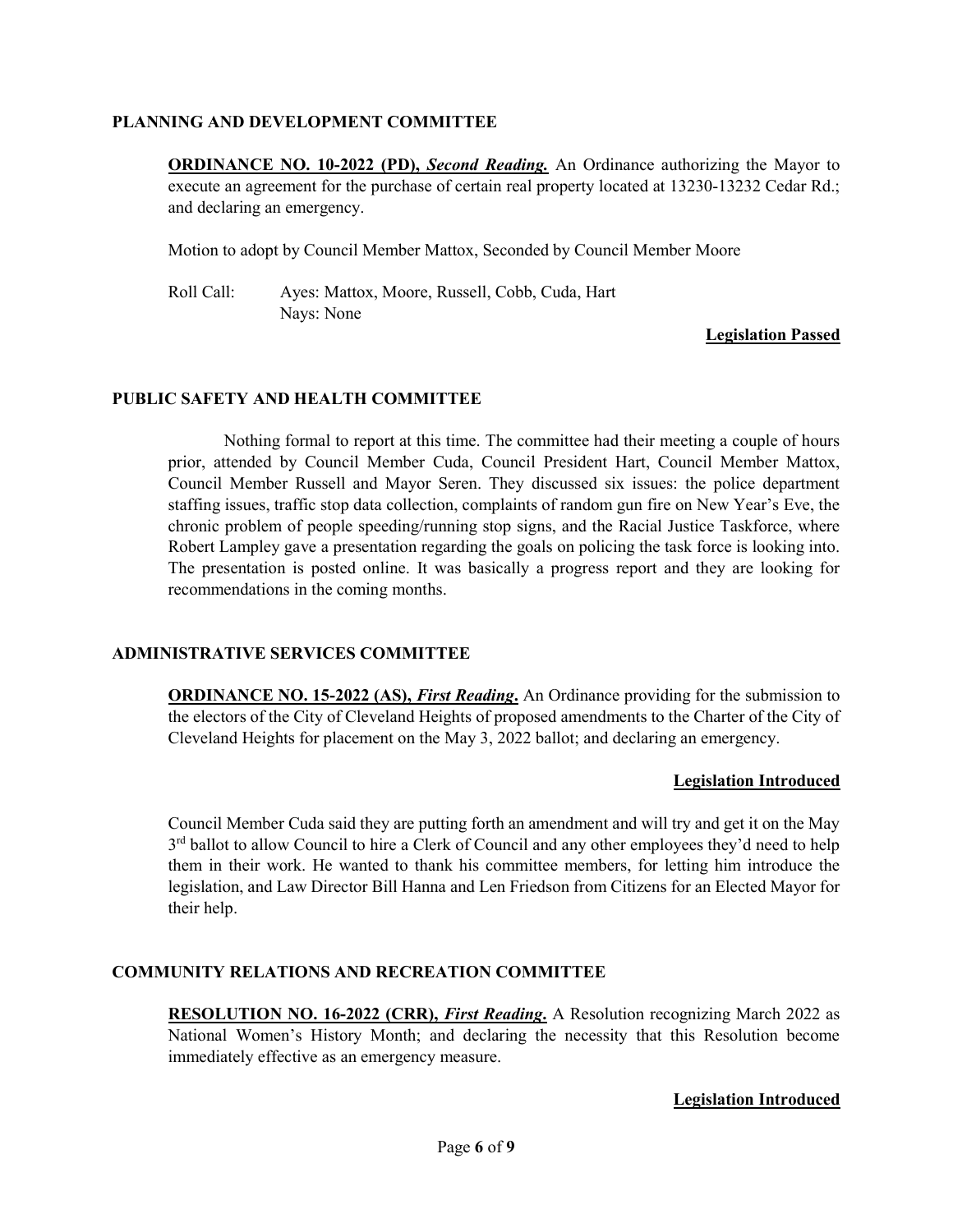### COMMITTEE OF THE WHOLE

Council President Hart stated that the park initiative was referred to the Committee of the Whole and that Committee had a report prepared. Council President Hart read the report from the Committee of the Whole that called for the rejection of the initiative ordinance and urged the passage of the ordinance which memorializes the rejection of the initiative ordinance. She confirmed with Law Director Bill Hanna that it's not required that they vote to accept the report.

**ORDINANCE NO. 17-2022 (COTW), First Reading.** An Ordinance to require that a public activity park be created on the 1.07 acres of city-owned land at the corner of Lee Road, Tullamore Road and Meadowbrook Boulevard in Cleveland Heights, Ohio.

\*MOTION to suspend the rules on Ordinance No. 17-2022.

Moved by Council Member Cuda, seconded by Council Member Cobb

 Roll Call: Ayes: Cobb, Cuda, Hart, Mattox, Moore, Russell Nays: None

### Motion Passed

Motion to adopt by Council President Hart, Seconded by Council Member Cobb

 Roll Call: Ayes: None Nays: Moore, Russell, Cobb, Cuda, Hart, Mattox

# Legislation Failed

**ORDINANCE NO. 18-2022 (COTW), First Reading.** An Ordinance rejecting the Initiative Petition for a proposed Ordinance to require that a public activity park be created on 1.07 acres of city-owned land at the corner of Lee Road, Tullamore Road and Meadowbrook Boulevard in Cleveland Heights, Ohio; and declaring an emergency.

Motion to adopt by Council President Hart, Seconded by Council Member Russell

 Roll Call: Ayes: Russell, Cobb, Hart, Cuda, Mattox, Moore Nays: None

### Legislation Passed

Council President Hart explained that the Ordinance was passed as an emergency so that it could be placed on the May 3 ballot if the petitioners require, rather than holding a special election.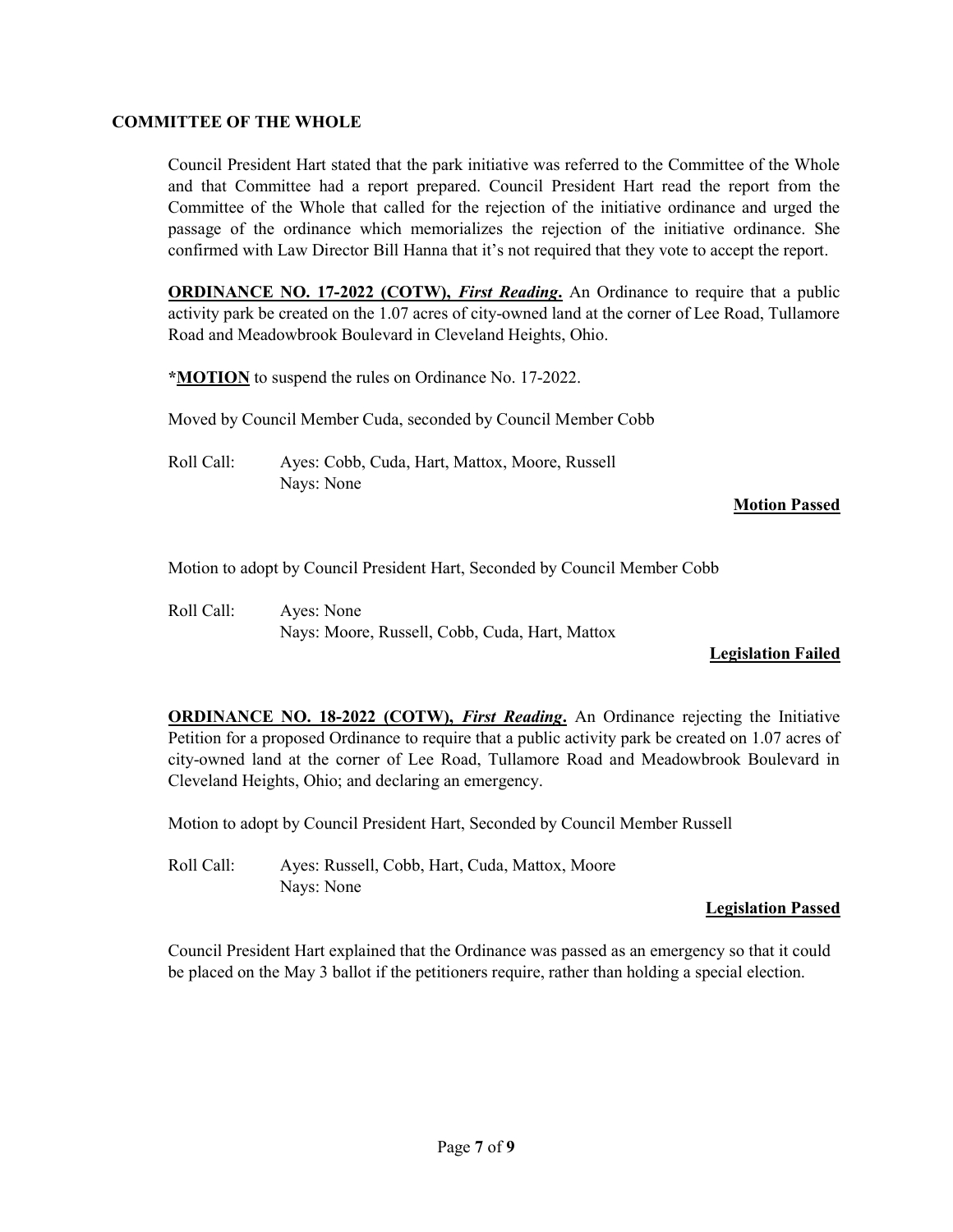### Council Member Comments

Council Member Mattox recognized the service departments for an amazing job clearing the streets of snow. He heard great things from residents so he wanted to shout them out. He also wanted to thank the Mayor as he's made history as not just the First Mayor but the First African American Mayor, congratulating him.

Council Member Moore seconded, expressing her gratitude for the excellent job with snow removal. She also encouraged residents who haven't cleared their sidewalks/driveways to clear them, so people aren't walking in the streets.

Council Member Russell also wanted to thank the public service workers for the snow removal. She suggested the creation of a public registry for individuals who have their own snow plows to help residents to get out of the snow if they can't do it themselves. She wants to thank Collette Clinkscale for an amazing job done. She's happy to say garbage cans and trucks are coming soon. She has discussed with Council President Hart the ARPA funds for the Noble Taylor area. A meeting is scheduled for March 13th. It will only be for the Noble area residents (by their request, not hers) with the intent to narrow down their wish list for the ARPA funds. She requested the presence of Mayor Seren at the meeting.

Vice President Cobb also wanted to express appreciation for snow removal services, saying the residents have to understand that the amount of snow has been unusual and the city has done a great job taking care of it. He also congratulated Council Member Larson for her appointment.

Council Member Cuda highlighted neighbors helping neighbors in the snow. He welcomed Council Member Gail Larson as well. He also stated his friend passed away that morning of February  $7<sup>th</sup>$ , he was a COVID long-hauler. Council Member Cuda wanted to talk about thinking about mask wearing, getting vaccinated, getting boosted and staying safe. He thought the way to honor people's memories is to get the word out and keep reminding people how important it is.

Council Member Russell thanked the Parks and Recs department for giving out COVID boosters last weekend.

### Report of the Council President

Council President Hart congratulated Gail Larson for her appointment and noted she wants to swear her in as soon as possible so they are fully staffed. She wanted to explain why they 'declare emergency'. Emergency means a piece of legislation will go into effect immediately. If that language is not there, it won't go into effect until 30 days after. There are some things they do that way, even after a couple of readings, because they want it to go into effect as soon as it's enacted.

# NEXT MEETING OF COUNCIL: TUESDAY, FEBRUARY 22, 2022